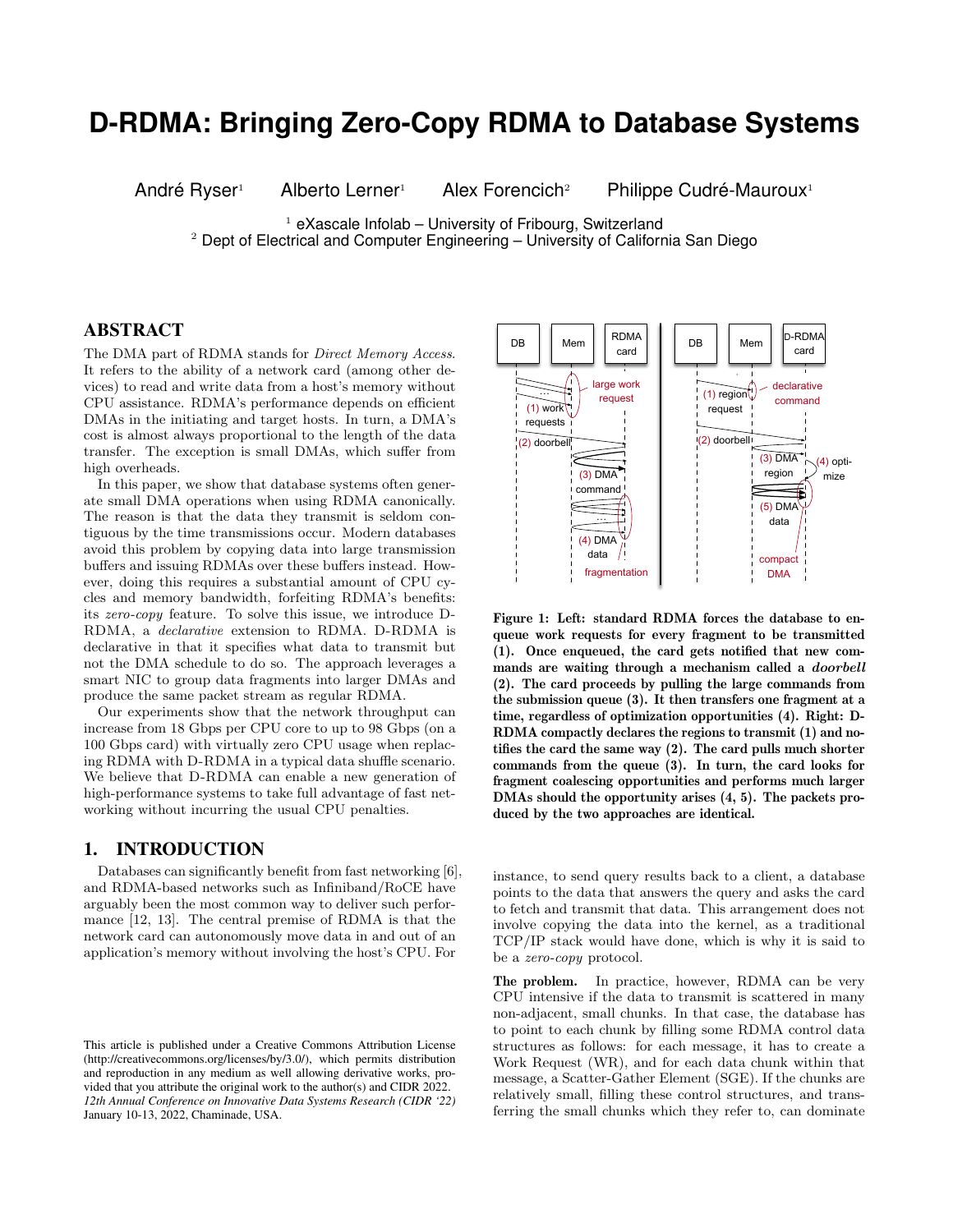the cost of an RDMA. Figure 1 (left) depicts this scenario.

Unfortunately, fragmentation is a common phenomenon occurring in both OLAP and OLTP database systems. Let us consider OLAP databases first. A common operation in those databases is the data shuffle operation [18]. It distributes a potentially large number of rows across a set of servers. By definition, each row is destined to a different server than the previous one and, therefore, every row requires a unique WR/SGE set. The resulting WR/SGE list size is likely the same as the number of rows to transmit, which requires substantial CPU cycles to build for large shuffles.

Fragmentation is just as common in OLTP databases. These databases transmit data at the end of a query, when usually a small number of resulting rows are selected. These rows, however, may be composed of attributes that are not adjacent. For instance, queries may project out some of a base table's attributes. This leaves gaps from a transmission point of view in what could have been otherwise a contiguous row. The individual OLTP responses are not heavy to transmit, even if the gaps are present, but these kind of systems deal in volume. If each response requires additional control structures, the system ends up bleeding performance in the aggregate.

We will explore those scenarios in detail shortly in Section 2 but can already state that they are an inescapable consequence of the current RDMA API. Ultimately, forcing an application to describe chunks of data individually is the reason why high-speed networking typically entails high CPU costs for data-intensive applications.

Database systems deal with fragmented data by using transmission buffers [16, 22]. These are contiguous areas into which the database copies data fragments before transmitting them as one WR/SGE. The rationale is that it may be worth copying data to large contiguous regions rather than building extensive WR/SGE lists. However, such copying also causes CPU overhead—different than filling WR/SGEs but overhead nonetheless—and consumes significant memory bandwidth, which is considered the main bottleneck of high-performance databases [1, 7, 9].

The problem worsens with increasing network speeds, as it takes more CPU cycles to fill transmission buffers at faster rates. Networking speeds are only increasing, with 100 Gbps links being standard in data centers at the time of writing, and with 400 Gbps equipment being already available offthe-shelf [4]. Furthermore, the 800 Gbps Ethernet standard was ratified in 2020, and ongoing discussions over the 1.6 Tbps standard are expected to complete before 2025. At this pace, increasingly more CPU cycles will be diverted from database processing to keep up with networking. We argue that we can address this problem by rethinking the RDMA interface.

The D-RDMA Extension. The starting point of this work is an investigation of RDMA's performance on fragmented data scenarios typical in database systems. We use a PCIe logical analyzer to instrument how the network card and the host interact<sup>1</sup>. The analyzer allows us to capture PCIe traffic traces—the live DMA—between the card and the host without affecting speed.

These traces give us information about the impact of fragmentation. For instance, they indicate that the card strictly executes one DMA for each SGE, regardless of how small the SGE area is and whether two or more SGEs areas could be coalesced in a single DMA. This implies that the WR/SGE list serves as a de facto DMA schedule. For another instance, the traces reveal that some data fragments are often adjacent or that the gaps between these fragments can be small and occur in patterns.

Armed with these insights, we propose a method to declare larger areas that contain both data to be transmitted and gaps. We do so by using alternative structures to WR/SGEs that represent these areas in a much more compact way. The first benefit of our approach is that these more compact control structures save the CPU time that would otherwise go into building and sending large requests to the card. Figure 1 (right) depicts this scenario.

However, our biggest gains come from another feature. In contrast to WR/SGEs, our proposed control structures do not mandate a given DMA schedule. The card is free to devise an optimal DMA strategy to bring data (and gaps!) from the host. For example, if the card finds two adjacent fragments within the large declared area, it can pull their data in a single DMA operation. We call our extended version D-RDMA to reflect its declarative approach vis-a-vis the DMA schedule.

Preliminary Results and Contributions. We experiment with the key component of our solution, varying DMA sizes, and observe the effects of our techniques under the analyzer. We found, for instance, that a naive shuffle can take 100% of one CPU core and generate a meager 18 Gbps worth of data on a 100 Gbps network. Using our method, the CPU cost to initiate the transmission drops to virtually zero, while the throughput rises to 98 Gbps. We note that the packet sequence generated in both cases is the same, showing how central the DMA schedule is in terms of performance. We obtained similarly encouraging results with different scenarios of data layouts and query operations.

This paper is an early report on the design and implementation of D-RDMA. In summary, our main contributions and the rest of the paper are as follows. We characterize the DMA schedule between a host and a network card and identify fragmented data transmissions as a key bottleneck (§ 2). We propose an extension to RDMA that declares the data to be transmitted in a compact, optimization-friendly way  $(\S$  3). We continue by presenting the architectural changes a traditional NIC requires to support our extensions (§ 4). We validate our proposal's viability through several experiments  $(\S 5)$ . Next, we lay out the research agenda necessary to fulfill our vision (§ 6) and position our work with respect to other related efforts  $(\S 7)$ . Finally, we close the paper by presenting some conclusions (§ 8).

## 2. CHARACTERIZING FRAGMENTATION

Database Systems strive to represent data in memory in ways that foster performance. They do so by using different data layouts, each adapted to a different kind of queries [2, 7]. However, by the time databases transmit (intermediate) results, the data may contain gaps. We posit that these gaps occur frequently at transmission time. We verify this assumption by instrumenting typical OLAP and OLTP operations using special hardware.

<sup>1</sup>We use a Teledyne-Lecroy PCI Protocol Analyzer with a PCIe Interposer Card.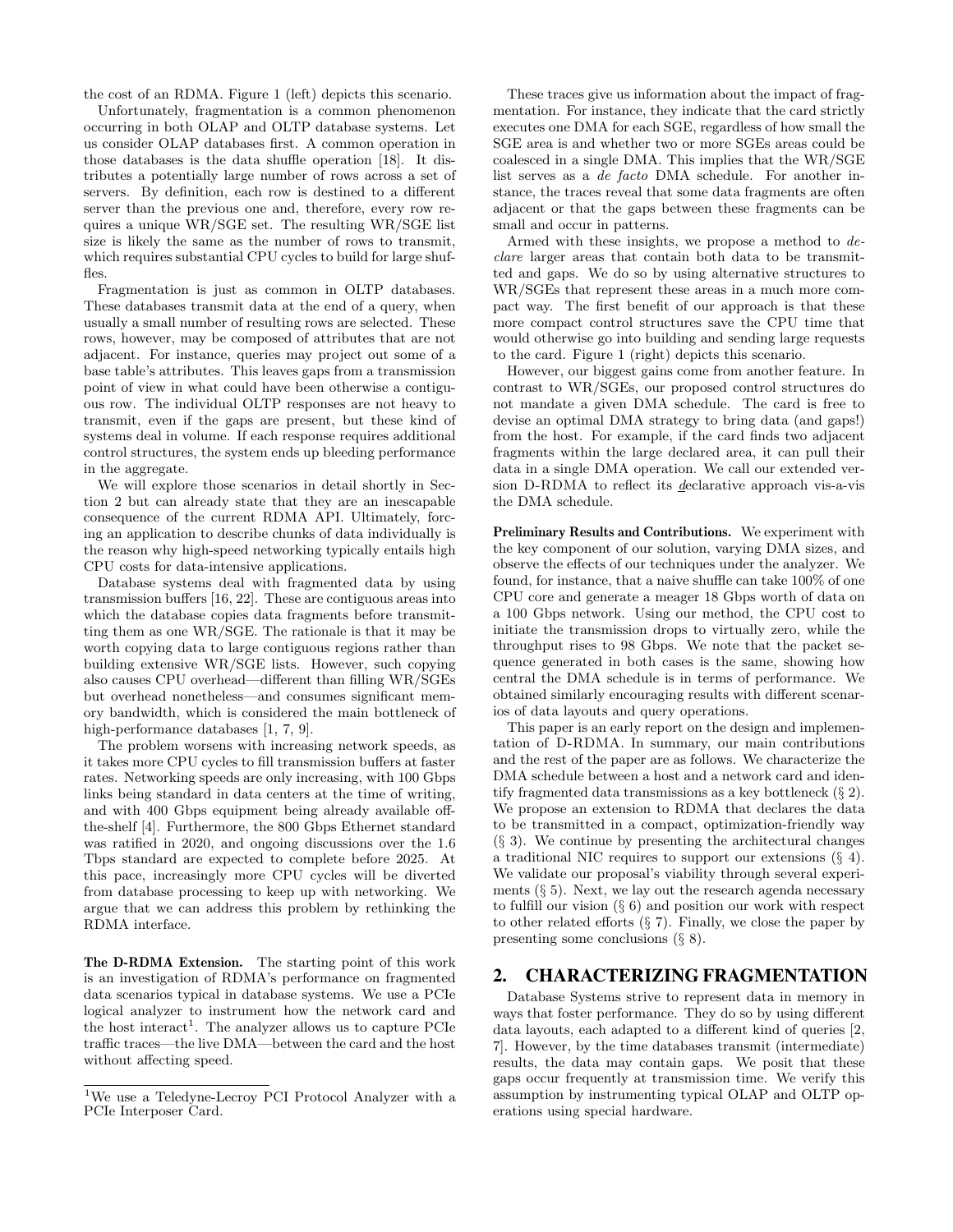# 2.1 Shuffle in an OLAP System

Consider an OLAP database in a columnar format that uses a set of servers, each storing a horizontal partition of the data. OLAP queries often reshuffle the data, redistributing tuples across a set of servers. From a sender's point of view, this means building one message (WR) per row. Each message would point to as many values (SGEs) as there are columns in the table to be shuffled. The top of Figure 2 depicts this scenario.

We run this scenario using a state-of-the-art 100 Gbps network card and obtain traces with the PCI analyzer we mentioned above. The relevant part of the trace appears as a screen capture at the bottom of Figure 2. Some explanations are necessary to interpret the trace information.



Figure 2: A typical OLAP work request. Top: the tuples  ${A_1, B_1, C_1}$  and  ${A_3, B_3, C_3}$  should go to the red server, while  $\{A_2, B_2, C_2\}$  and  $\{A_4, B_4, C_4\}$ , to the blue one. The red server's WR chain is shown here. Bottom: a screenshot of the analyzer showing that the card issued six MRds (first column), as the WR specified. The data was transferred 4 bytes at a time (last column).

Applications use RDMA through an API called Infiniband Verbs [13]. This API exposes the WR and SGE data structures to applications, which use them to express what they wish to transmit. When the application hands in a WR to the verbs API, the WR and the referenced SGEs are turned, in user space, into a device-specific work queue element (WQE) [15]. This WQE is then placed into a work queue, where the WQE will be fetched by the card via the PCIe system [14]. Upon receiving a WQE, the card fetches, again via the PCIe system, the data to which SGEs in the WR pointed to. It is those back-and-forth messages that we observe using the analyzer.

The PCIe system is itself a networking system. The addresses in this network depend on the position (the slot) in which a card sits. The host has a privileged address called Root Complex. Using such addresses, hosts and peripherals can exchange network packets, called Transaction Level Packets (TLPs). There is one peculiarity of PCIe that is relevant for our purposes. TLP packets have operations associated with them. The two operations that we are interested in here are MemoryRead (MRd) and Completion-WithData (CplD). The card issues the former against the root complex when it wishes to read portions of the memory host. The host—or more precisely, the host's memory controller—responds with the latter message type, sending the data requested to the card. To put it simply, a DMA Read operation, at a high level, is this exchange of MRds and CplDs. What we see at the bottom of Figure 2 are the pairs of read requests (MRds) along with the data the server sent. The analyzer pairs the CplD packets (the data) with the originating MRd for presentation purposes.

As could be expected, the analyzer shows that the card interpreted the WR literally and issued one DMA per SGE. (The DMAs are issued in parallel and, as a result, the responses may be out of order.) Each SGE is pointing to a 4-byte value in the table (e.g., an Integer) and, therefore, an entire MRd/CplD cycle is set up to transfer only 4-bytes at a time. As we show in Section 5, such small DMAs incur high overheads.

As previously mentioned, database systems typically avoid this penalty by resorting to serializing the data before transmitting it. They copy the data fragments into a contiguous area—the transmission buffer—and issue an RDMA SEND or WRITE off of that area instead. We instrument that scenario as well. The analyzer shows, once again, that the buffer contents are sent to the card in one DMA (spanning several large TLP packets) in this case. This shows that the technique is effective in increasing throughput. Unfortunately, it presents drawbacks we discuss in Section 5.2.

### 2.2 Projection in an OLTP System

Fragmentation also occurs in OLTP scenarios. Consider a database stored in a row-oriented format and a select/project query that returns a subset of the columns for rows in which a given predicate holds. Figure 3 depicts this scenario. From a server's point of view, sending that result over the network means assembling one message per row, consisting of the columns specified in the select list.



Figure 3: A typical OLTP work request for a query that returns two rows,  $\{A_1, B_1, D_1\}$  and  $\{A_2, B_2, D_2\}$ . A projection eliminates the C column from the rows. The database assembles a chain of two WRs with two SGEs each. The analyzer shows that four DMAs were performed, following the WR's SGEs strictly, even when two consecutive SGEs are adjacent.

The instrumentation of this scenario was also telling. The DMA schedule the card used followed exactly the SGE list: a transfer of the first WR' data and then the following WR's. We note that the card could have issued a single DMA operation that would join the  $\{D_1\}$  and  $\{A_2, B_2\}$  chunks, since they are contiguous. It did not. The reason could have been that these SGEs belong to different WRs.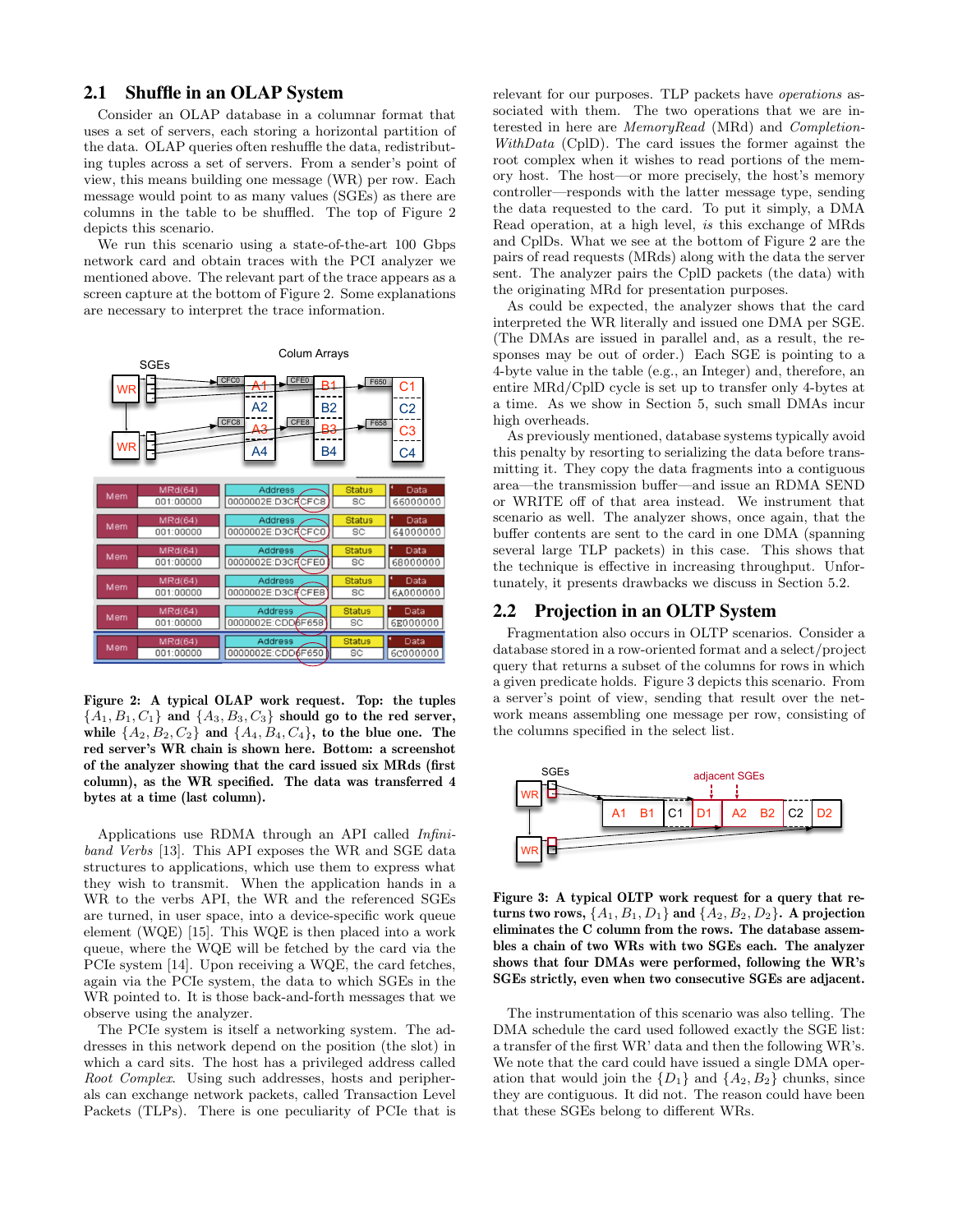To verify that this optimization could be possible, we replaced the SGE that point to  $\{A_1, B_1\}$  by two SGEs pointing to  $\{A_1\}$  alone and  $\{B_1\}$  alone, respectively. We did the same to the next tuple. We assumed that the card would coalesce these two SGEs into one DMA since they are adjacent and belong to the same WR. Once again, it did not. Ultimately, the card performs strictly what it is told, i.e., it issues one DMA per entry in the SGE list irrespective of optimization opportunities.

These observations indicate that data fragmentation is a natural phenomenon in OLAP and OLTP database systems. Note that each scenario presents a different kind of gap. The gaps in the OLTP case appear regularly across the rows because of the projections. They can be considered as physical gaps. The gaps in the shuffle case are due to the distribution of rows. As such, they can be seen as logical gaps. Either way, because of the apparently imperative DMA schedule imposed by SGEs, traditional RDMA cards miss several optimization opportunities. To unlock them, we need more flexible control structures than WR and SGEs and the freedom to tailor different DMA schedules.

### 3. THE D-RDMA EXTENSION

We extend RDMA with control structures that point to larger regions than a single message at a time and that contain both data and gaps. We call these structures Non-Contiguous Regions (NCRs). The D-RDMA extension encompasses (a) these new structures, which we claim to be compatible with the verbs API, (b) a new verb we think is missing from standard RDMA, and (c) a runtime to support them. We describe the new structures and interface in this section and go over the runtime details in Section 4.

#### 3.1 The Strided Regions

We introduce NCRs by presenting a use-call we call *Strided* Region (SR). The rationale for this region is the following. RDMA's Work Request can be seen as a rudimentary language that can only describe Contiguous Regions, the SGEs. To make it more expressive, we propose an NCR type that captures whole regions that present data and gaps in regular patterns.

We call this region strided as it is useful when there are gaps in the area to be transmitted that occur in strides. Strides Regions in particular, and NCRs in general, are represented by data structures that replace the combination of WR and SGEs with richer data descriptions. In other words, they are intended to be used instead of WR on certain RDMA verbs, e.g., in ibv\_post\_send.

A Strided Region can be defined using a base pointer, a period made of one or more elements, the width of the elements, and a stride, as Figure 4 illustrates. The stride is described by a frequency, e.g., 1 every 2 elements, and an optional start position, if different than the base address.

Strided Regions are expressive enough to handle the OLTP example from Section 2, as Figure 5 illustrates. One SR instance suffices to locate the start of both rows in that example, because the rows correspond to the SR's periods, and to identify the gaps generated by the projection of the C column.

In general, SRs are more compact than WRs when describing the same regions. For instance, an OLTP result with adjacent rows, similar to the one we refer to here, requires  $(1 + P) * R$  SGEs, where P is the number of non-



Figure 4: Contiguous Regions are insufficient to capture data patterns. Non-Contiguous Regions, such as a Strided Region, can describe data and gaps in a compact way.

adjacent projected columns and  $R$  is the number of rows in the result. In contrast, we can describe the same result topology with only one Strided Region. (If the rows were not adjacent, we could still compactly describe them but using a different NCR that we present in Section 3.3).



Figure 5: Example of a Strided Region,  $r_0$ , that captures an OLTP query's result. The latter is comprised of two adjacent records that had the C column projected out. The period of the Strided Region corresponds to a row in the result. (a) The first period's row mask generates the payload  ${A_1, B_1, D_1}$ . (b) The second period's row mask generates the payload  $\{A_2, B_2, D_2\}.$ 

Figure 5 introduces a new concept, the Row Mask (RM), which has the following purpose. In RDMA, each WR is treated as a different message and, if the message is smaller than the network's MTU, it is transmitted as a single packet. In the NCRs, however, the message boundaries are derived implicitly with the help of RMs using simple rules. When using a single Strided Region to represent the data, D-RDMA assumes that the period is the row mask. In other words, to find the  $i-th$  row/message, one should look at the  $i-th$ Strided Region's period. The components of the  $i - th$  message are the contiguous areas of that period, as illustrated in Figure 5. Ultimately, NCRs/RM are for D-RDMA what WR/SGEs are for RDMA.

#### 3.2 An Additional Verb

As discussed in Section 2, another source of fragmentation is data shuffles. In general, the data in any all-to-all communication appears fragmented on the initiating side. The reason is that, by definition, these operations send potentially contiguous values to different servers. To exacerbate the problem, RDMA does not offer any verb that would send data to many servers at once, even though it has one that can receive data from anyone, i.e., the ibv\_post\_srq\_recv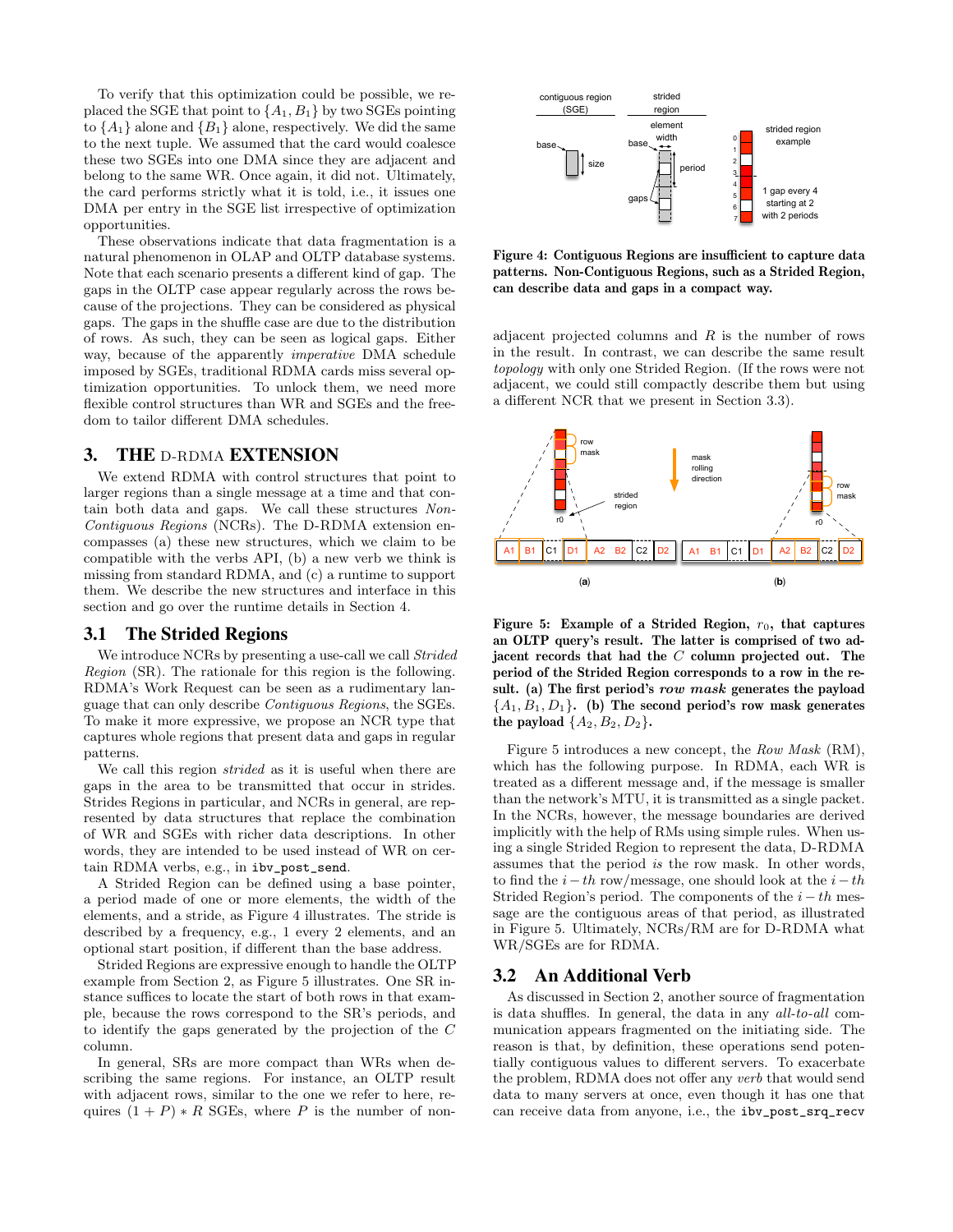verb. The srq in the verb's name stems from Shared Receive Queue. This verb acts as the gather side of an all-to-all communication, allowing a server to receive data from any number of queue pairs (connected servers).

D-RDMA introduces a new verb that would act as the scatter side of the communication. In contrast to the ibv-\_post\_send verb, which can only address one server at a time, the new verb can generate messages destined to a set of target servers at once. We call the verb ibv\_post\_ssq\_send, where the ssq stems from *Shared Send Queue*.

Figure 6 shows an example of how to overlay NCRs in a shuffle. It extends the use of an NCR in Figure 5 (the OLTP example) in at least two ways. First, the data in this example is organized in columnar format. Therefore, a set of NCRs—three in this case—overlays the data, each NCR representing a single column. Second, each destination server has a different set of NCRs. Since this is a shuffle, the gaps on one server correspond to the data in another server. Figure 6 represents this with the blue and red colored NCRs.

Most importantly, the use of Strided Regions here is, once again, more compact than the WR/SGE alternative. The shuffle example in Section 2 required  $R * C$  SGEs, where R is the number of rows and  $C$  is the number of columns in the table. To describe the same data with Strided Regions, we only need  $N * C$  regions, where N is the number of servers. Note that  $R \gg N$ , since the number of rows will be much larger than the number of servers that receive the shuffled data.



Figure 6: Example of a set of Strided Regions in a data shuffle scenario. The regions  $[r_0, r_1, r_2]$  and  $[r_3, r_4, r_5]$  describe the red and the blue server's data, respectively. (a) The initial row of a shuffle is determined by positioning the row mask across its NCR set. Note that the regions have the same size, and the pattern of each of them determines how to distribute data. In a shuffle, the patterns of different servers are complementary. (b) Advancing the row mask is done by moving by one position down the regions instead of advancing to the next period, as in Figure 5.

The new verb imposes one significant constraint about the NCR sets: the number of elements in each NCR must be the same irrespective of its target server. This allows the verb to set a single row mask for all the servers. The row mask assumes data is being transposed for transmission, i.e., advancing the mask moves to the next element of each NCR. (This mechanism can optionally be switched to a columnar one, in which case the row mask will advance in periods, as in the OLTP case, traversing one NCR/column at a time.)

## 3.3 Additional Regions

We showed how expressive the Strided Regions can be to capture both OLTP and OLAP communication patterns, but they are by no means the only region types possible. For instance, Figure 7 depicts another region type called \*-Mapped Regions. This type of region aims to capture scenarios where results are not regular or contiguous.



Figure 7: A new family of region types can capture scenarios where the data does not show regular patterns. Top: The Pointer-Mapped Region uses an array of pointers to the resulting rows. It assumes the data is in a row-oriented format. The row mask of a Pointer-Mapped Region follows the record pattern. Bottom: The Bitmapped Region uses a bitmap vector to represent the rows that should be transmitted. It assumes the data is in a columnar format and uses an auxiliary column descriptor array to locate the columns. The row mask of a Bitmapped Region cuts across all the columns.

The \*-Mapped Regions have two variations. A Bitmapped Region assumes data is in a columnar format and uses a bitmap instead of a pattern to determine which rows should be sent to one server and a vector of column descriptors to point to the columns. A Pointer-Mapped Region assumes the data is in a row-oriented format and uses a pointer array to refer to the records and a record pattern to determine the portions of the records to be transmitted.

We assume that different systems may need a different set of regions, and since the overhead of supporting each region type is small, we plan on carrying several types in a D-RDMA NIC. We discuss how we define such a set in Section 6 but note that all the regions must have the following characteristics:

- A region type representation must be significantly more compact than the equivalent WR/SGE representation of the messages that must be transmitted.
- A region type must come with a precise semantics of row mask. The mechanics of obtaining the next packet from a region must derive naturally and unambiguously from the semantics.
- A region type must support Gap Analysis via algorithms that allow the runtime to locate all gaps, determine their contiguity to one another, and the ratio of gaps per data unit within a portion of the region.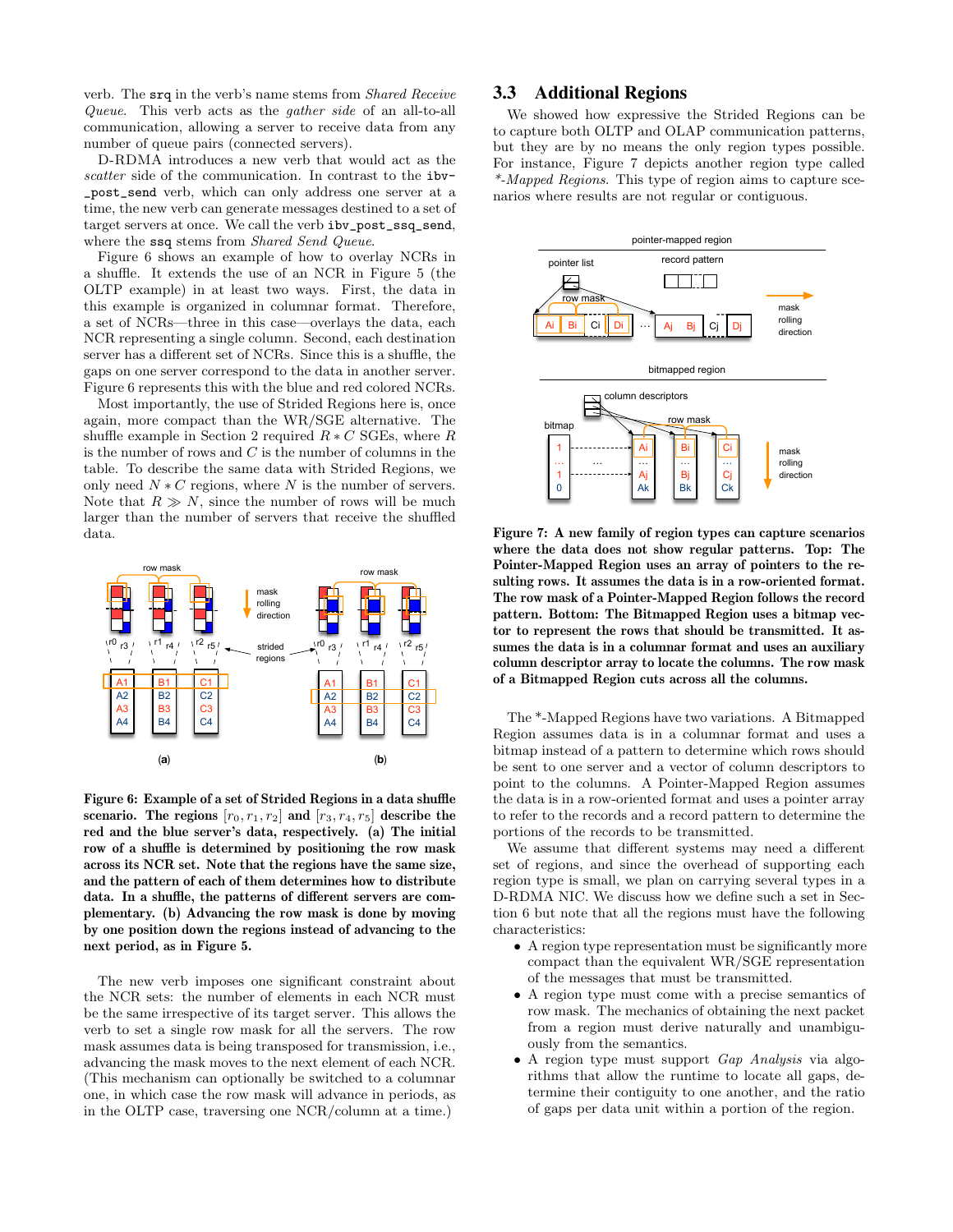

Figure 8: The life of an operation in the D-RDMA runtime from the system's perspective (a) and from the NIC's (b). The application sets up a connection as usual (1). It uses NCRs instead of SGEs to post work to the card (2). The card determines a DMA schedule upon receiving the NCR list (3,3a,3b). For more details on 3a and 3b, please refer to Figures 9 and 10, respectively. The card issues the DMAs (4). The card uses the row window for that request to find and packetize the data (5,5a,5b). We note that the optimizer can be implemented in software (e.g., at the driver level) or in hardware.

# 4. NIC EXTENSIONS

A D-RDMA request containing NCRs is handled by a runtime on the card. Figure 8(a) depicts the workflow from a system's point of view. First, the application sets up the connections (queue pairs) to the remote hosts as it would in an RDMA scenario. It can then use the Infiniband Verbs API to send transmission instructions to the card. Certain verbs would take Non-Contiguous Regions to describe the requests. Upon receiving an NCR-based request, the runtime in the card forwards it to an optimizer, which determines the fastest DMA schedule to bring the data from the host. The runtime then executes this DMA schedule, and, as data arrives, it assembles the payloads contained in the NCRs before forming and sending out the packets. We will comment on the optimization and packetization processes shortly.

Internally, the runtime comprises five components, shown in Figure 8(b). Two of these components are similar to those we would encounter in a regular NIC: the DMA Engine is responsible for transferring data from the host's memory into the card's; and the Packetizer envelopes payload data with headers and trailers for the network protocol the card is handling. The third component, the Segmented Memory, is also present in regular cards but it is implemented slightly differently in D-RDMA supporting cards. The remaining two components, the Optimizer and the (Payload) Assembler, are extensions required to process D-RDMA. We describe the modified and new components next.

#### 4.1 The Optimizer

This component receives and analyzes the NCRs and determines bounding boxes on which the DMA schedule will be based. Figure 9 depicts this process by showing how alternative bounding boxes can cover a given Non-Contiguous Region. The Optimizer considers the relative speed of transferring each data chunk separately or together and decides whether to merge chunks through their gaps. In other words, a gap may create some overhead by adding bytes to the transfer or it may alleviate it by reducing the number of DMAs. We determine the cost of transferring different chunk sizes experimentally and elaborate on the results in Section 5.

The Optimizer needs to know where the gaps are before it can calculate bounding boxes. In Strided Regions, the gaps are explicitly declared; the optimizer can locate them and know their relative sizes. However, future regions types may deal with gaps differently. As we stated before, one of the requirements for a region type to work in our scheme is to allow what we call gap analysis algorithms. As the name implies, the region must support methods that locate contiguous areas in a set of non-contiguous regions and determine the size and distance among their gaps. For example, the bitmapped region we presented in Section 3.3 supports gap analysis via bit counting operations.

Gap analysis also applies when the NIC is dealing with a set of NCRs, as is the case for the shuffle scenario. The algorithm, in this case, needs to consider two additional features: NCR overlaps and inter-chunk space. Regarding overlaps, an NCR must be amenable to such reasoning. In the Strided Region case, it is easy to compare base addresses and the number of periods across every pair of regions to determine whether they overlap. Regarding inter-NCR space, it can be treated simply as intra-NCR gaps. This means that the NIC is not limited by the boundaries of an NCR when planning a DMA. If the NIC deems the space between one or more NCR to be relatively small, it is free to bring data from several NCRs at once<sup>2</sup>.

#### 4.2 The Segmented Memory

The DMA engine moves data from the host into this special area in the card. The salient feature of this area is that it is comprised of smaller, independent memory buffers, hence its name. The DMA engine writes to this area in a stripped way: the 4 initial bytes are written to a destination base address that the optimizer determined. The following 4 bytes are written to the next memory buffer—and so on. If the DMA engine writes to the last memory buffer, it can loop to the first one and continue. In other words, each buffer takes 4 bytes at a time, but the combined area can take a much larger write bandwidth.

The DMA engine writes the data of a single bounding box to the segmented buffers in parallel. Moreover, the engine can mediate the transfer of several bounding boxes simul-

 $^{2}$  Some restrictions need to be considered here. The NCRs must be under the same Protection Domain and Memory Region for the NIC to perform these calculations.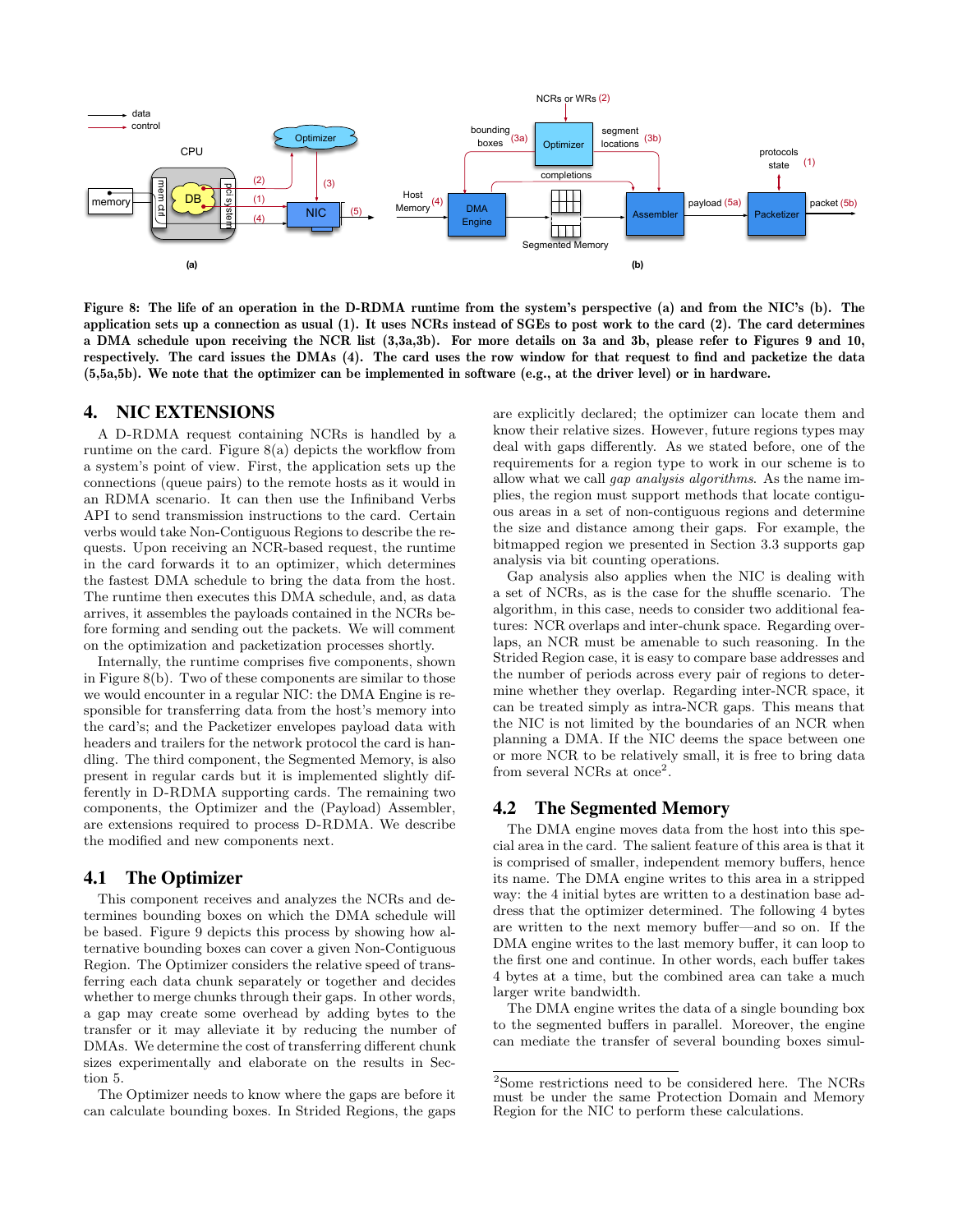

Figure 9: Different sets of bounding boxes to transfer the twoperiod strided region from Figure 5. (a) The configuration that regular RDMA would use following the WR/SGE in that figure. (b) The areas [3] and [4,5] could be merged because the card can transfer adjacent regions. (c) The card may decide to transfer either the gaps at [2] or at [6], generating larger bounding boxes. (d) The card may transfer both gaps using a single bounding box spanning [0,7].

taneously<sup>3</sup> . This and the segmentation technique allow to achieve very high ingress bandwidths. For example, when running the segmented area at 322 MHz, which is common in 100 Gbps interfaces, it suffices to write 8 segments of 4 bytes per cycle to reach line speed. We expect the NIC to have a  $\times 16$  Gen 3 PCIe connection or an  $\times 8$  Gen 4 one. Such PCIe bandwidth is typical among 100 Gbps NICs. In practice, we have many more than 8 segments for reasons we discuss next.

#### 4.3 The (Payload) Assembler

This component connects to the read side of the segmented area. Note, however, that not all data written to that area will be transmitted to the network because D-RDMA allows the non-contiguous regions to contain gaps. Therefore, we need to allow more ingress data than egress: the area allows at least 8 segments to be read in parallel, but many more can be written. For this reason, the Assembler is built internally with a rectangular cross-bar, e.g.,  $16\times8$ , where the ingress side connects to the segmented area, and the egress one connects to a payload buffer.

The Assembler receives information about the incoming packets and their destination addresses from the Optimizer. Once the DMA engine completes one of these transfers, the Assembler also gets notified. It then uses the row mask information sent by the Optimizer to program the crossbar at every cycle. Figure 10 depicts this interaction.

## 5. PRELIMINARY EXPERIMENTS

We quantify the potential benefits of D-RDMA by running three sets of experiments. The first set evaluates the baseline DMA performance of the shuffle and the OLTP scenarios from Section 2 (§ 5.1 and § 5.2). The second set characterizes the efficiency levels for DMAs depending on their relative size  $(\S 5.3, \S 5.4, \S 5.5)$ . The third set evaluates how a D-RDMA cards internal memory needs to be structured to produce RDMA packets at line speed (§ 5.6). Lastly, we analyze the results of the experiments and draw conclusions about the design constraints (§ 5.7).

Hardware and Platform. We performed all our experiments on a server with a Intel Xeon Silver 4216 (2.10GHz) CPU.



Figure 10: Top: the NCR from Figure 5 with color codes corresponding to the assigned locations on the segmented area is written to the Segmented Area. Bottom: (a) The initial row mask is used to program the crossbar, which produces the payload without the gap in position 2, and (b) the following row mask is used similarly to produce the second payload. We assumed that the DMA schedule chosen was that of Figure  $9(d)$ , i.e., two periods at once. Note that the figure uses dimensions for the Segmented Area and for the crossbar that facilitate visualization. The actual dimensions are different.

The experiments involving RDMA were carried out with a 100 Gbps Mellanox ConnectX-5 card. The DMA and packetization experiments used a Xilinx Alveo U50 FPGA with a 100 Gbps port and a ×16 PCIe connection.

## 5.1 Zero-Copy Experiment

In this experiment, we evaluate the efficiency of a shuffle operation when using traditional RDMA calls. We deploy a table in a columnar format containing five Integer attributes (4 bytes each) and 64K rows. We varied the table size but obtained consistent results for tables from that size and up. The shuffle targets two remote servers (cf. Section 2). For simplicity, we confine the experiment to a single core, but the results would extend to a multi-threaded scenario just as well. To focus on the cost of the RDMA calls, we precalculate all the WRs and group them in batches of 1024 in a single RDMA WRITE request. We send batches as fast as the card would take them. The resulting performance is shown on Figure 11 under "Zero-Copy."



Figure 11: CPU utilization and bandwidth when using zerocopy (left) or with a transmission buffer (right) for the OLAP operation described in Section 2.

<sup>3</sup>We experiment with 64 simultaneous transfers but can increase it to up to 256.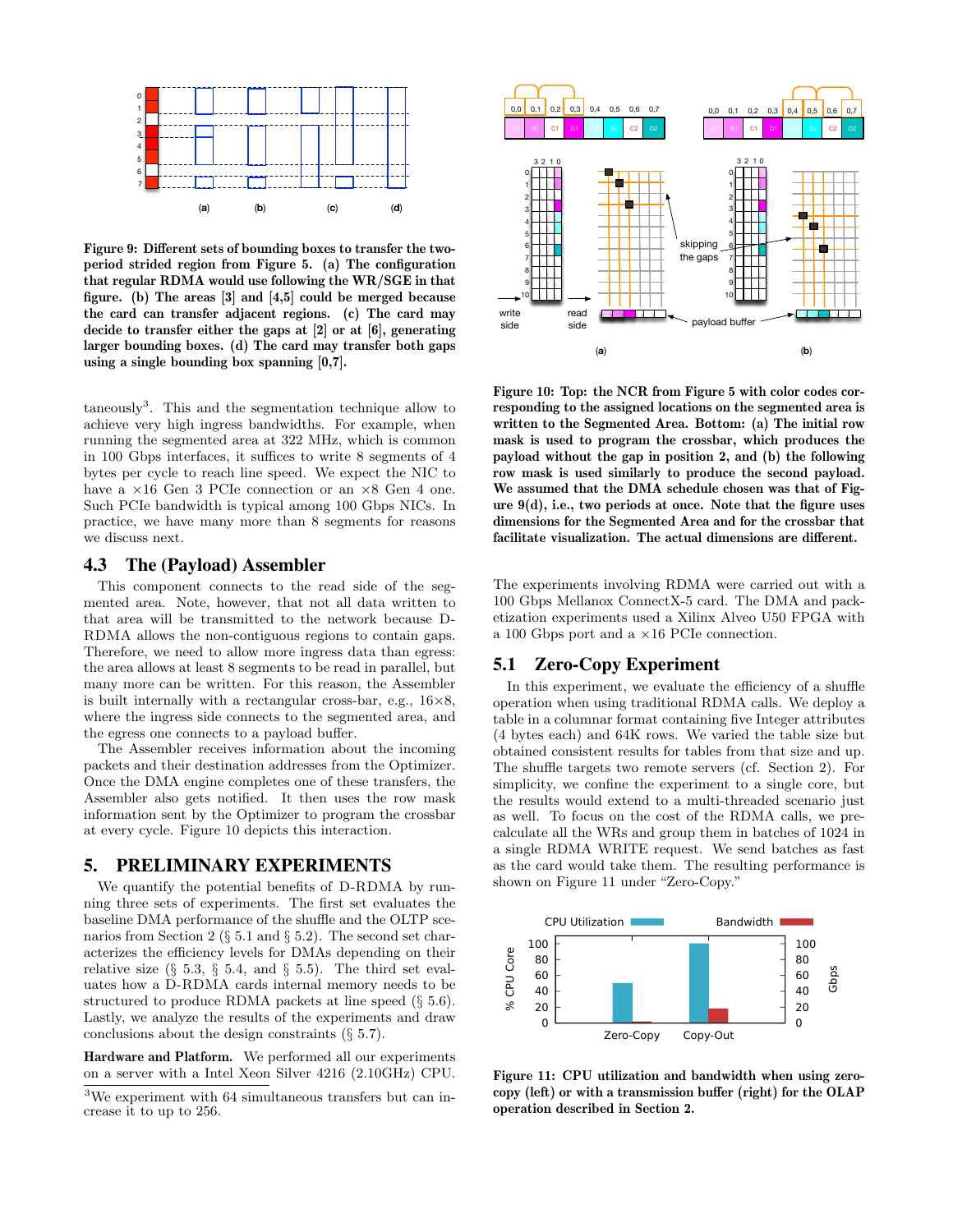The shuffle operation spends 50% of a CPU's time issuing ibv\_post\_send calls and only achieves 1.5 Gbps of throughput. As expected, small DMA transfers over the PCIe system incur substantial overhead, resulting in a decrease in throughput [20]. We also run the OLTP projection scenario from Section 2, once again, using traditional RDMA calls. From an RDMA perspective, the shuffle and OLTP cases are very similar—chains of small data chunks—, and so are the performance results, which we omit for brevity.

#### 5.2 Copy-Out Experiment

In this experiment, we evaluate the benefits of copying data into a 4 MB buffer before transmission. We use the same table setup and RDMA configuration from the Zero-Copy experiment  $(\S 5.1)$ . The results appear on Figure 11 under "Copy-Out."

The shuffle operation uses 100% of a CPU core this time, twice as above, because the data copying exerts a toll. However, it achieves 18 Gbps of throughput. The results indicate that this method requires at least 5 CPU cores to reach 100 Gbps (line speed). Once again, we run the equivalent OLTP projection from Section 2 using the copy-out technique with the same results. The clear throughput improvement notwithstanding, the problem with this approach is scalability. As discussed above, network speeds are increasing faster than CPU speeds. If five cores are needed for 100 Gbps traffic, twenty would be required for 400 Gbps, and forty for 800 Gbps. D-RDMA avoids such overheads by creating larger DMA transfers, as we discuss next.

#### 5.3 Impact of Transfer Sizes

In this experiment, we programmed an FPGA-based NIC to initiate DMA operations and evaluate the latter's efficiency under varying transfer sizes. We used a repurposed version of Corundum [11], a high-performance network card logic that supports several FPGA-based platforms. The card uses 64 PCIe tags, i.e., there are 64 transfers in-flight at any given time. The reads are sequential and target a large 1GB memory region. The rationale is to force the reads to be served by main memory by not reading any address twice. Figure 12 shows the results in terms of latency and throughput obtained.



Figure 12: Latency and bandwidth of DMA reading increasingly large chunks of data from a network card.

Surprisingly, we can observe that the latency of very small reads can be higher than that of bigger ones. We thought initially the reason would lie in DRAM's nature; it is not designed to support low latency access to small ranges [25]. We explore this phenomenon in more detail in the next section.

In turn, the throughput results were as expected. The

larger the transfer, the better the throughput. To reach the peak throughput, a DMA operation needs to move at least 256 bytes, which is also the maximum payload size of the PCIe link. The additional packets are the reason why the latency starts growing back as the transfer sizes increase.

#### 5.4 Impact of Alignment

We rerun the same experiment as in Section 5.3, but this time we transfer regions increasingly farther apart from one another. For instance, when transferring 1 byte at a time, we experiment skipping 1 byte between transfers (contiguous transfers), then 2 bytes, then 4, and so on. The experiment's goal is to assess the performance impact of repeated accesses to the same DRAM regions. Note that we do not include numbers for strides that are smaller than the read size, as this would lead to overlapping reads. Figure 13 shows the results of this experiment.



Figure 13: Latency of DMA reading increasingly large chunks of data with different strides.

The most telling result occurs on smaller transfers. We observe that when we skip less than 16 bytes between transfers, the latency times remain high. Once the stride size hits 64 bytes, the cache line size, the latency stays constant for reads below 256 bytes.

## 5.5 Impact of Caching

In the previous experiments, we forced the card to fetch data from main memory<sup>4</sup>. We did so by reading from a  $1 \text{ GB}$ host memory area and never hitting the same address twice within the same experiment run. In this experiment, we evaluate how the introduction of caching can affect transfer performance.

We reduce the host memory area to 16 KB, forcing different transfers to access the same addresses repeatedly and therefore using caching. We investigate four types of access: "Cached Sequential" uses sequential reads, i.e., a stride equal to the read size, and the 16 KB area; "Cache Aligned" uses a stride such that two sequential reads do not access the same cache line and the 16 KB area; "Memory sequential" uses sequential reads and the 1 GB area; and "Memory Aligned" uses large strides and the 1 GB area. Figure 14 shows the results of the experiment.

Much to our surprise, the effect of caching in the transfer was very small. For aligned reads, the difference is always

<sup>&</sup>lt;sup>4</sup>We used the  $PCIRdCur$  performance counter to confirm that almost all reads from the device result in LLC misses.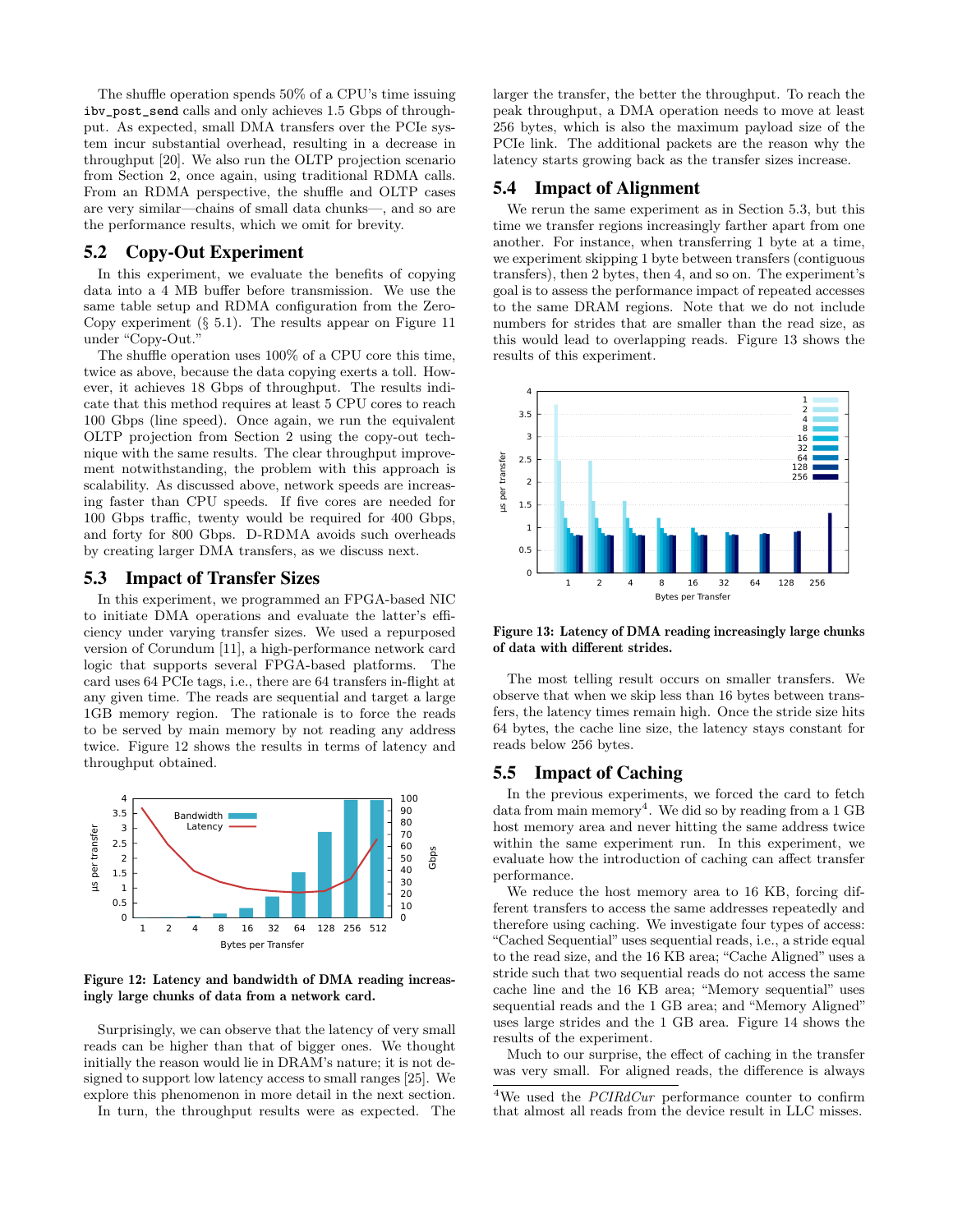

Figure 14: Throughput of the DMA engine reading increasingly large chunks of data from either the LLC (red) or from main memory(blue). We plot both sequential reads and cache line aligned reads, omitting the latter once the size becomes a multiple of the cache line (64B).

below 5%. The biggest differences in transfer times are, once again, for very small reads. For instance, for 1-byte reads, the throughput increases from 137 Mbps to 190 Mbps, or 39%. However, the caching benefit decreases rapidly as the transfer size increases.

## 5.6 Packetization Microbenchmark

In this experiment, we determine the minimal number of segments the Assembler has to read per cycle to reach line speed. We implement segments of 4 bytes width in our FPGA-based NIC and run the logic at 322MHz (a typical rate for 100 Gbps cards). We assemble RoCE v2 packets with a payload size of 128 bytes, resulting in 198-byte packets after the protocols' overhead. Figure 15 shows the results of the experiments.



Figure 15: Total networking throughput with an increasing number of segments in segmented memory when producing RDMA packets.

As expected, the throughput obtained increases as we increase the number of segments the card reads in parallel. In this configuration, reading from 8 segments suffices to reach line speed.

# 5.7 Discussion

The experiments in this section can help us determine the conditions necessary for D-RDMA to achieve line speed. These conditions are (a) it should be able to transfer close to 100 Gbps of data into the card and (b) it should be able to ship the same rate out the wire.

Regarding the transfer, we observed that, for latency purposes, it might be worth transferring gaps as large as a cache line if that would help connect two small regions. We observed that small reads are very costly, even when properly aligned. For throughput proposes, the considerations are different. Transferring 256-byte chunks, or 64 Integer-wide values at once, yields a throughput of 98 Gbps. However, we are giving up part of the throughput when transferring gaps, For instance, in the OLTP scenario, we can theoretically achieve 3/4 of 98 Gbps, or 74 Gbps, because only 1 in 4 columns is a gap. The benefit is that what we give up in throughput comes back in terms of freeing CPU cycles that would otherwise be used in the "copy out" approach. These considerations should be transformed into constraints that the Optimizer tries to satisfy.

Regarding shipping data at line rate, it boils down to whether the machinery can push a certain number of bytes per cycle through the runtime in a pipelined fashion. The critical component is the Segmented Area. We determined that 8 4-byte segments is the absolute minimum number. The machinery around the Segmented Area and the Assembler must be carefully designed not to introduce bubbles in this pipeline.

In summary, our experiments, albeit preliminary, show that a card can take advantage of such optimizations if it is allowed to and that their benefits are sizable.

# 6. RESEARCH AGENDA

We believe that D-RDMA can become the cornerstone of low-overhead, high-speed network communication for database systems. To reach its full potential, several fundamental research directions should be explored, including:

Non-Contiguous Regions. We introduced the Strided Regions and showed that they are particularly suited to the regular data patterns present in our motivation examples. We also briefly mentioned how \*-Mapped Regions can capture more irregular data placement scenarios. These are hardly the only NCRs that the D-RDMA language can offer. We are looking into additional region types to support features such as variable-length, compressed data, and even data structures that require pointer chasing logic for tree-like traversals. Ultimately, we seek an expressive set of NCRs that can navigate the most common transmission scenarios used in database systems.

We also mentioned that NCRs can replace WR/SGEs in selected Infiniband verbs. The verbs API is implemented by an open-source library, libibverbs, that applications link to when using RDMA. We are considering the different alternatives to integrate NCRs into this context. One possibility is to extend libibverbs itself and introduce the new data structures.

Shared Send Queues. Our motivation with this new queue is to allow the card to process several NCRs at once that are destined to different servers. This creates a powerful optimization opportunity for larger bounding boxes to encompass multiple—overlapping or not—NCRs. However, creating a new type of queue has profound implications. The behavior of a new queue type should be considered in light of the different transport types, i.e., RC, UC, UD, and even the more esoteric XRC. In RDMA, queue types are hardware objects, making them challenging to change once specified.

The alternative to creating a queue type is to create a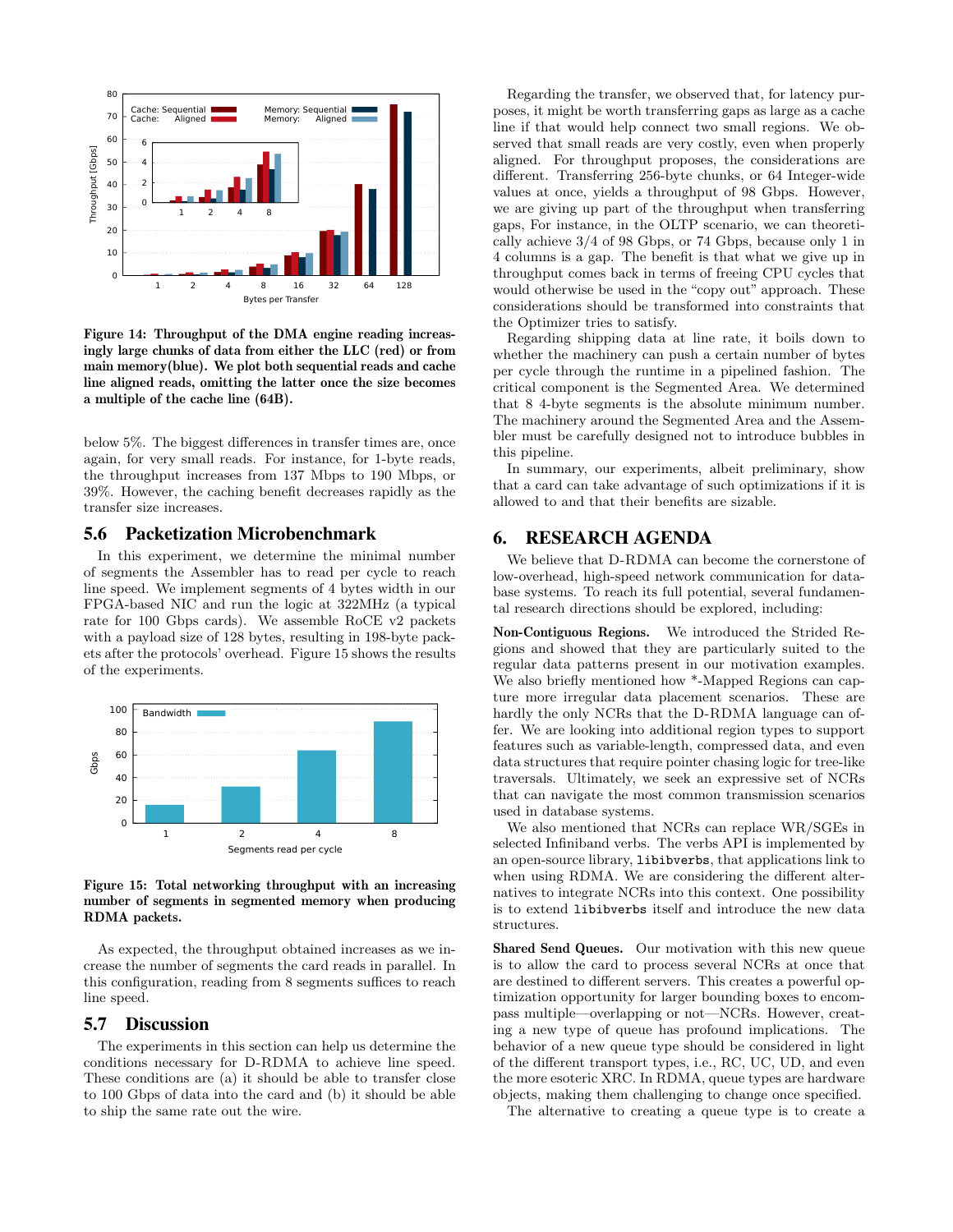stand-alone verb that supports group communications. From a syntax point of view, it would be an unusual verb because, instead of taking a "compound" queue pair parameter as the shared send queue, the verb would be given a list of "individual" queue pairs. Ultimately, choosing between a hardware queue + verb construct versus a verb alone depends on what benefits the hardware implementation can bring. This requires further investigation.

DMA Optimization Algorithm. A brute-force algorithm to find the best bounding box for an NCR (or a set thereof) could be as follows. One would find the power-set among all the NCRs' data chunks and establish the cost of each possible combination to find the best one. We are currently working on pruning techniques that would make this approach feasible and are also considering a dynamic programmingbased solution.

Regardless of the exact approach considered, we can use faster, more straightforward algorithms that can be easily implemented in hardware or more sophisticated ones that can be executed in software, e.g., at the driver level. The software-implemented algorithms may incur more latency, whereas the hardware ones may not be optimal. We are investigating the different tradeoffs in this context.

The Segmented Area. This area is of utmost importance for the performance of D-RDMA. It has to allow for fast parallel writes to adjacent segments. It also has to allow for parallel reads from random segments, which is why we deploy a crossbar on the read side. The dimensions of this area—numbers of segments, and depth and width of each segment—are still an object of study. We determined their minimal sizes here but are still considering what the optimal dimensions should be.

We plan on implementing the segmented area on an FPGA. Modern FPGA chips provide several types of SRAM configurations, such as Ultra-RAM, Block-RAM, and LUT-RAM. These variations present different options in terms of size and width of memory. The choice of depth and number of segments should consider these options.

Payload Assembly. This component requires other elements than just the crossbar and the payload buffer. It must also store state information of every ongoing and planned DMA operation and access it efficiently when the DMA engine notifies it of a DMA completion. Furthermore, this component should support the arithmetic operations that rolling a row mask entails. These operations are simple, most likely additions to jump to the next period on an NCR, but may require multiple arithmetic units to work in parallel, one for each attribute on the row mask. The design of this component should incorporate all these details.

## 7. RELATED WORK

The issue of high CPU consumption and data copying associated with fast networking has been documented before [15, 16, 20, 28]. Our effort, however, uses a protocol analyzer, equipment capable of precisely observing the behavior of the network card directly, to reach this conclusion. To the best of our knowledge, this is the first work to provide analysis at this level of detail.

There have been other attempts to improve RDMA efficiency in database communications. We divide such work into two categories. First, we consider efforts that rely on software optimizations. Second, we consider approaches that rely on hardware modifications.

Software-based approaches. We can further subdivide the software approaches by the layer at which they deploy their solution. Starting from the layer closer to the networking API, some pieces of work noted that the de/serialization of data before transmission prevents zero-copy transfers [21]. The authors suggest having the applications directly use scatter-gather units that exist in RDMA cards. The resulting performance is better but the card still operates at a fraction of its full bandwidth. Moving further up on the stack, some suggest shielding the applications from low-level interfaces such as RDMA, offering higher level abstractions instead [3, 10, 17, 26], or designing communicating subsystems specifically for RDMA [18, 22], or even giving some database query operators, such as distributed join and aggregation, the ability to optimize for fast network transmissions [5, 6, 23, 29]. We see our approach as orthogonal to these, as they could be re-implemented to leverage our RDMA extension and attenuate the demand for CPU and memory bandwidth in fast communications.

Hardware-based approaches. There are several approaches that, similarly to ours, propose shifting some tasks to smart network cards. Some of them design very specific hardware, for instance, to accelerate de/serialization [27]. These cards have very limited functionality, which is contrary to the generic approach we propose. Our work is more aligned with generic smart NIC works in that D-RDMA can be implemented on top of them. There are two broad classes of smart NICs for our purpose: those running application logic on local cores, called network processing units (NPUs), e.g., iPipe [19], sPin [8] or cards that do so via extensible hardware, e.g., Corundum [11] or StRoM [24]. We believe the hardware-based approach is more suited to support D-RDMA since NPU-based cards often present high latencies.

## 8. CONCLUSION

This paper introduced D-RDMA, an extension to RDMA that allows a database to benefit from zero-copy data transfers. The key conceptual differences between RDMA and D-RDMA are that (a) D-RDMA allows the application to describe data transmissions in a more compact way, and (b) it shifts the responsibility of devising a DMA schedule from the host to the network card.

As a result, a D-RDMA card can transfer data much closer to line speed, even fragmented data in database scenarios. In the process, a D-RDMA card gives CPUs cores back to the database that would otherwise be used to interact with the network. While realizing our vision's potential will take more research work, we are excited by the prospects that D-RDMA opens for the next generation of database systems to communicate at increasing network speeds.

#### Acknowledgments

We would like to thank the reviewers for their insightful comments and suggestions. This project has received funding from the European Research Council (ERC) under the European Unions Horizon 2020 research and innovation programme (grant agreement 683253/GraphInt) and from the Department of Energy through grant ARPA-E DE-AR000084.